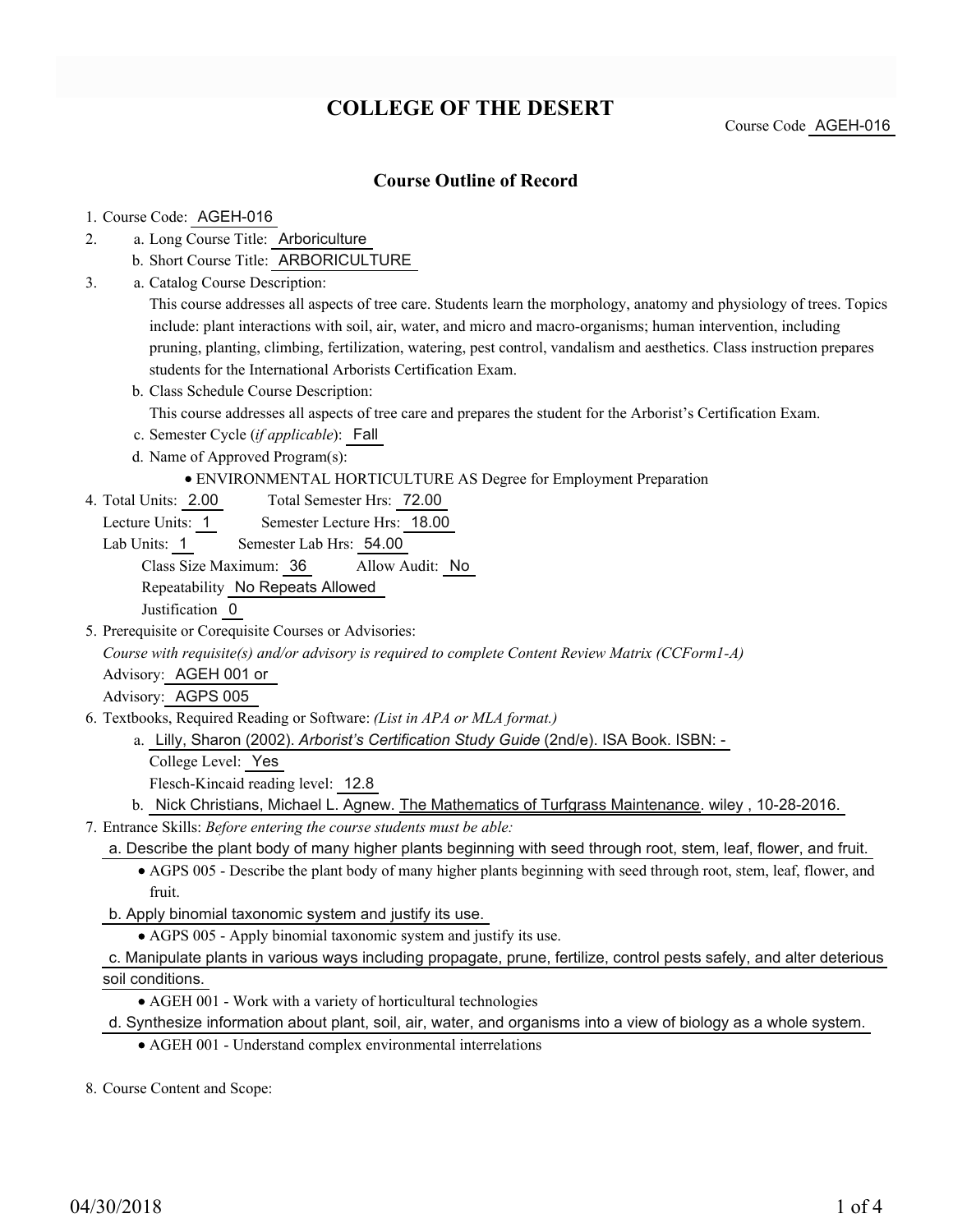## AGEH 016-Arboriculture

#### Lecture:

- 1. Tree morpohology, anatomy and physiology
- 2. Selection and placement
- 3. Planting, staking and buying
- 4. Irrigation and fertilization
- 5. Pruning and other surgery
- 6. Climbing, slings, and knots 7. Equipment
- 8. Safe removal
- 9. Identification and Selection of trees
- 10. Long-term care
- 11. Tree removal

#### Lab: *(if the "Lab Hours" is greater than zero this is required)*

- 1. Identify pest and disease symptoms in trees
- 2. Proper planting, staking and guying techniques
- 3. Proper pruning techniques
- 4. Tree selection in a nursery situation
- 5. Safe and proper tree removal
- 6. Field trips

#### 9. Course Student Learning Outcomes:

1.

Identify the morphology, anatomy, and physiology of trees.

#### 2.

Create a portfolio of examples of trees and their conditions found in the desert environment.

3.

Prepare an application to apply for the ISA (International Society of Arborists) certification exam.

- 10. Course Objectives: Upon completion of this course, students will be able to:
	- a. Select appropriate tree species for landscape in our climate zone.
	- b. Diagnose and apply cultural needs of trees.
	- c. Climb and prune safely, using professional climbing equipment.
	- d. Shape tree for their cultural and aesthetic betterment.
	- e. Take the International Arborists' Certification Exam.
- Methods of Instruction: *(Integration: Elements should validate parallel course outline elements)* 11.
	- a. Demonstration, Repetition/Practice
		- b. Discussion
		- c. Laboratory
		- d. Lecture

Other Methods:

Reading assignments off site demonstration to show nature tree structural problems and correction techniques

12. Assignments: (List samples of specific activities/assignments students are expected to complete both in and outside of class.) In Class Hours: 72.00

Outside Class Hours: 36.00

a. In-class Assignments

- 1. Write critique of local tree care, risk management concerns
- 2. Describe techniques on cabling and bracing trees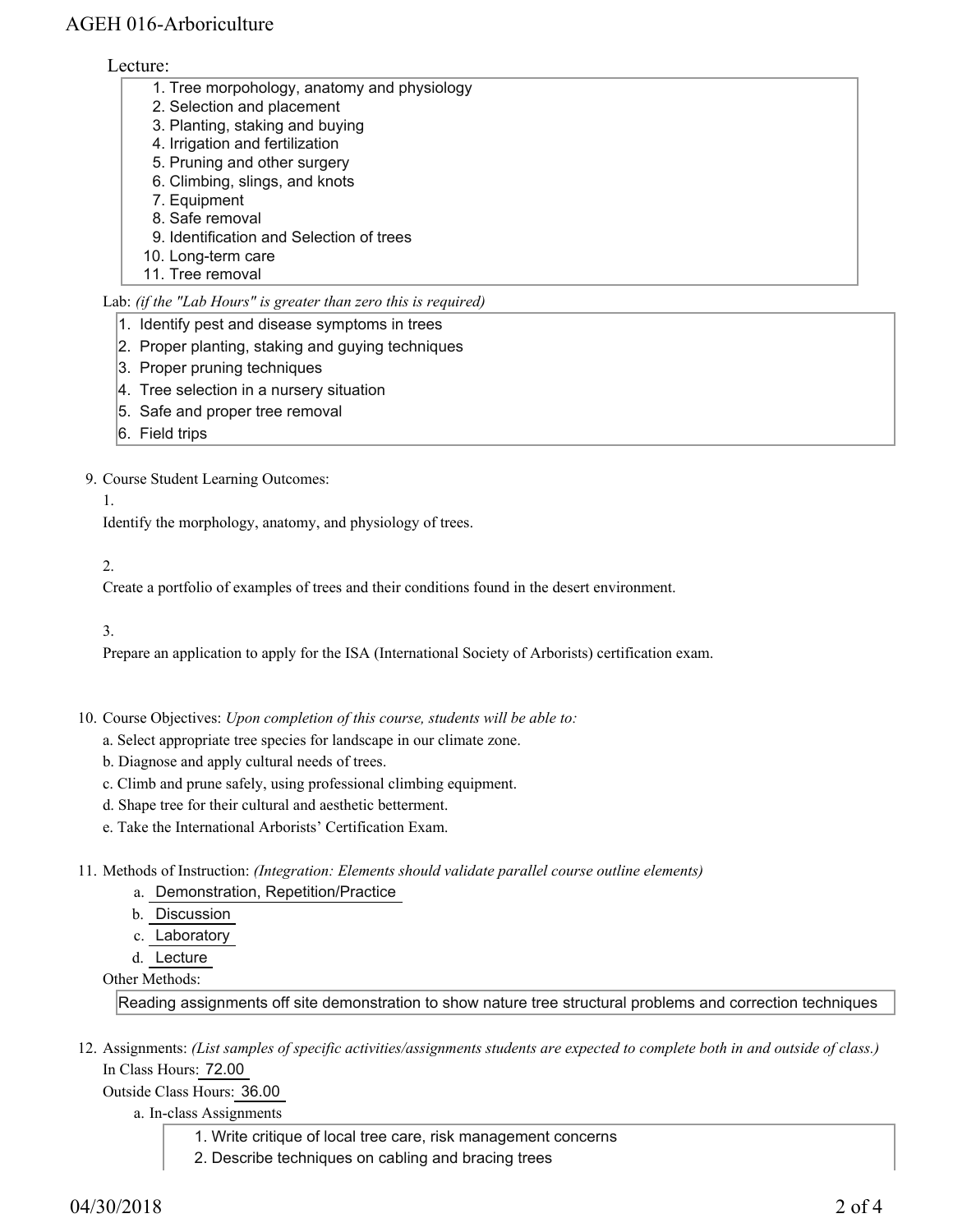## AGEH 016-Arboriculture

- 3. Care for trees on campus as directed based on methods presented
- b. Out-of-class Assignments
	- 1. Read the certification study guides
	- 2. Write critique of local tree care, risk management concerns
	- 3. Care for trees on campus as directed based on methods presented

13. Methods of Evaluating Student Progress: The student will demonstrate proficiency by:

- Presentations/student demonstration observations
- True/false/multiple choice examinations
- Mid-term and final evaluations
- Student participation/contribution

• Other

a. Attendance to onsite field demonstration – apply classroom studies to actual problems encountered on golf courses, orchards, homeowners sites, and city properties. b. demonstrate understanding of concepts presented c. Use various equipment such as chain saws and show safety concerns.

- 14. Methods of Evaluating: Additional Assessment Information:
- 15. Need/Purpose/Rationale -- *All courses must meet one or more CCC missions.*

| 16. Comparable Transfer Course                                                                                                              |                    |                                                               |                      |                     |
|---------------------------------------------------------------------------------------------------------------------------------------------|--------------------|---------------------------------------------------------------|----------------------|---------------------|
| <b>University System</b>                                                                                                                    | Campus             | <b>Course Number</b>                                          | <b>Course Title</b>  | <b>Catalog Year</b> |
| 17. Special Materials and/or Equipment Required of Students:                                                                                |                    |                                                               |                      |                     |
| <sup>18.</sup> Materials Fees:                                                                                                              | Required Material? |                                                               |                      |                     |
| <b>Material or Item</b>                                                                                                                     |                    |                                                               | <b>Cost Per Unit</b> | <b>Total Cost</b>   |
| 19. Provide Reasons for the Substantial Modifications or New Course:                                                                        |                    |                                                               |                      |                     |
| 2-year periodic review<br>a. Cross-Listed Course (Enter Course Code): N/A<br>20.<br>b. Replacement Course (Enter original Course Code): N/A |                    |                                                               |                      |                     |
| 21. Grading Method (choose one): Letter Grade Only                                                                                          |                    |                                                               |                      |                     |
| 22. MIS Course Data Elements                                                                                                                |                    |                                                               |                      |                     |
| a. Course Control Number [CB00]: CCC000096877                                                                                               |                    |                                                               |                      |                     |
| b. T.O.P. Code [CB03]: 10900.00 - Horticulture                                                                                              |                    |                                                               |                      |                     |
| c. Credit Status [CB04]: D - Credit - Degree Applicable                                                                                     |                    |                                                               |                      |                     |
| d. Course Transfer Status [CB05]: B = Transfer CSU<br>e. Basic Skills Status [CB08]: $2N = Not$ basic skills course                         |                    |                                                               |                      |                     |
| f. Vocational Status [CB09]: Clearly Occupational                                                                                           |                    |                                                               |                      |                     |
| g. Course Classification [CB11]: Y - Credit Course                                                                                          |                    |                                                               |                      |                     |
| h. Special Class Status [CB13]: N - Not Special                                                                                             |                    |                                                               |                      |                     |
| i. Course CAN Code [CB14]: N/A                                                                                                              |                    |                                                               |                      |                     |
|                                                                                                                                             |                    | j. Course Prior to College Level [CB21]: $Y = Not$ Applicable |                      |                     |
| k. Course Noncredit Category [CB22]: Y - Not Applicable                                                                                     |                    |                                                               |                      |                     |
| 1. Funding Agency Category [CB23]: $Y = Not$ Applicable                                                                                     |                    |                                                               |                      |                     |
| m. Program Status [CB24]: $1 = Program$ Applicable                                                                                          |                    |                                                               |                      |                     |